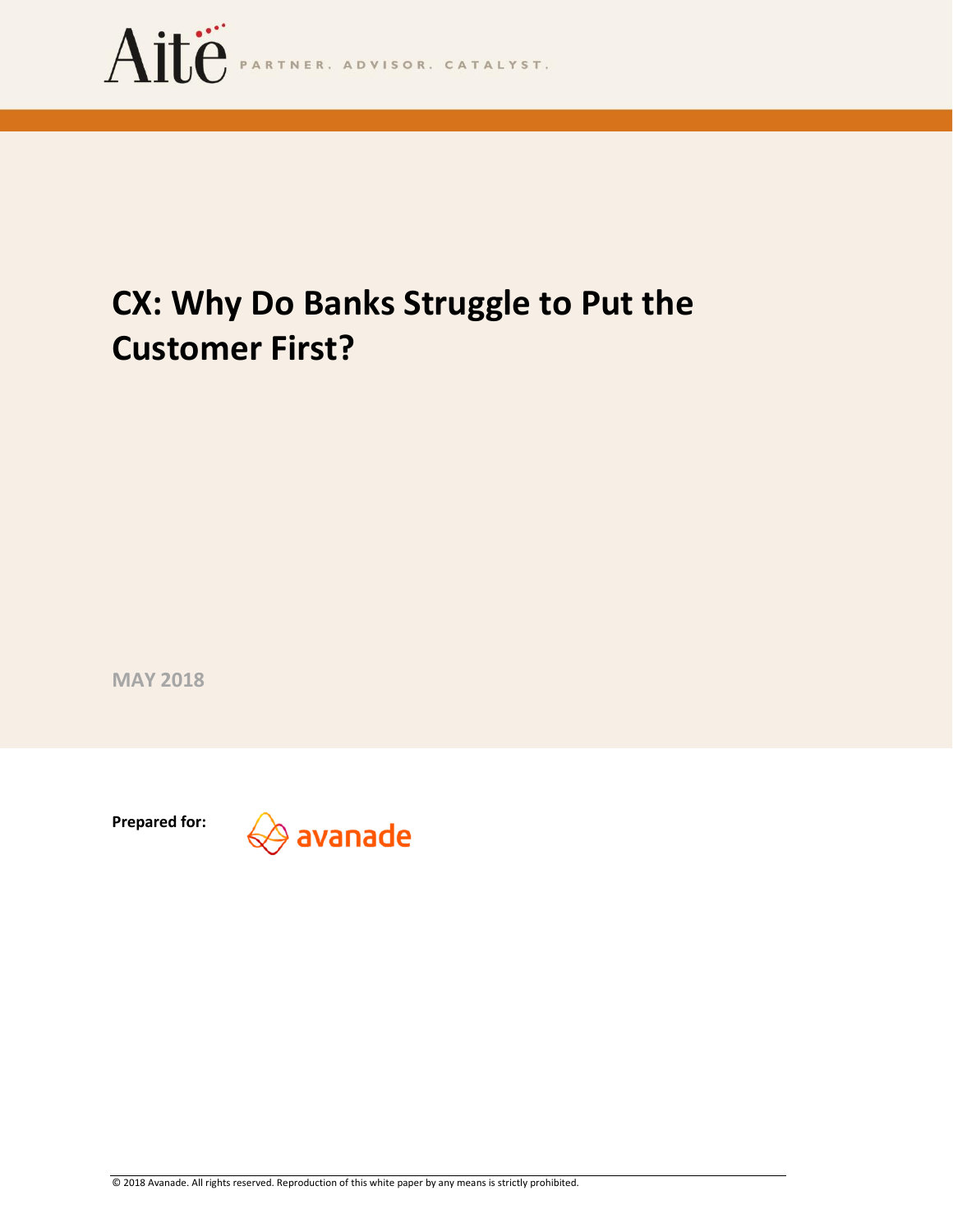## **TABLE OF CONTENTS**

| BANKS MUST MOVE FROM RIP AND REPLACE TO PROGRESSIVE TRANSFORMATION  14 |  |
|------------------------------------------------------------------------|--|
|                                                                        |  |
|                                                                        |  |
|                                                                        |  |
|                                                                        |  |
|                                                                        |  |
|                                                                        |  |
|                                                                        |  |

## **LIST OF FIGURES**

| FIGURE 2: PRIMARY OBSTACLES TO OVERCOME IN CUSTOMER EXPERIENCE TRANSFORMATION  9       |  |
|----------------------------------------------------------------------------------------|--|
|                                                                                        |  |
|                                                                                        |  |
| FIGURE 5: CUSTOMER-CENTRICITY AS THE CATALYST TO THE DIGITAL TRANSFORMATION JOURNEY 16 |  |

## **LIST OF TABLES**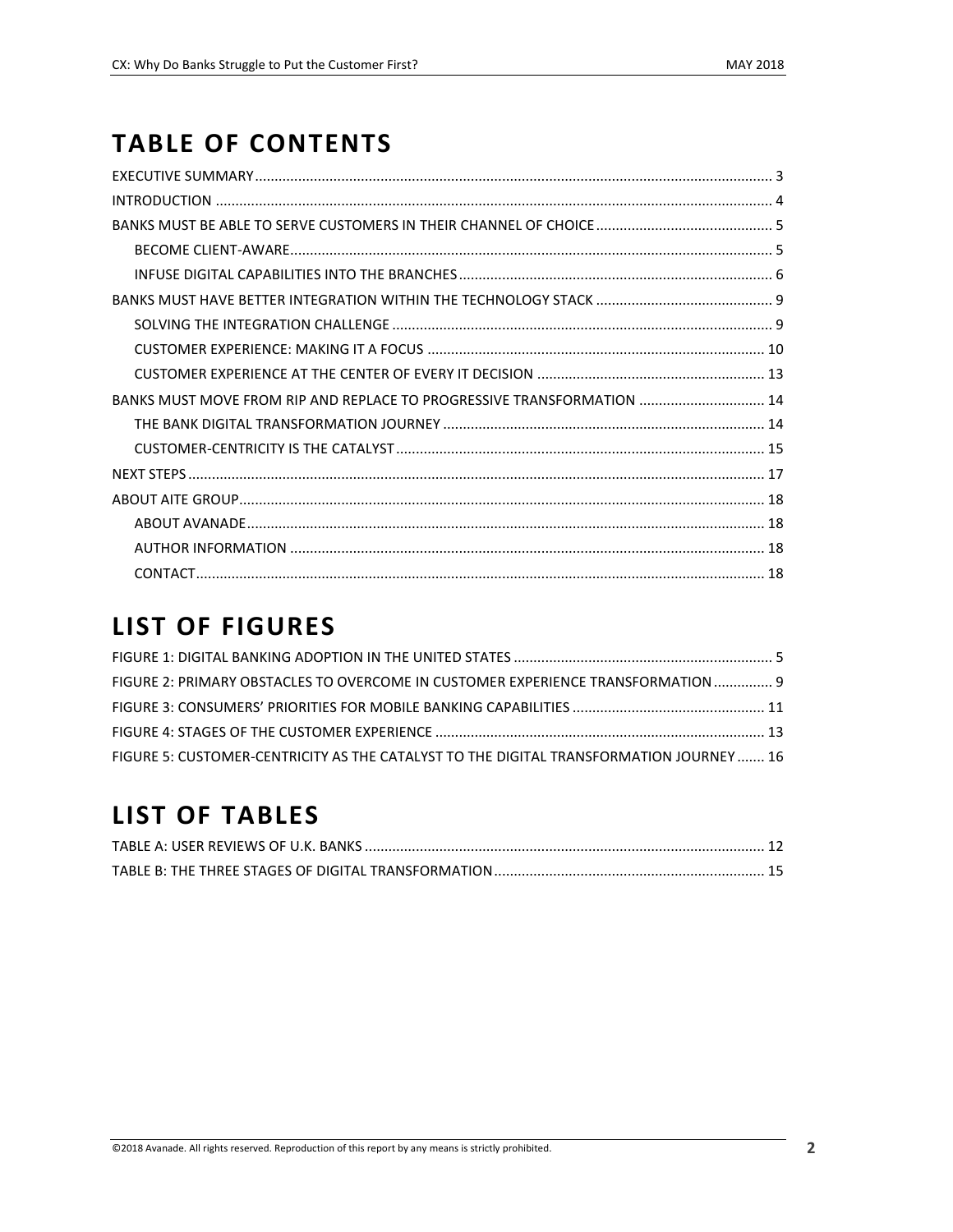## <span id="page-2-0"></span>**EXECUTIVE SUMMARY**

*CX: Why Do Banks Struggle to Put the Customer First?* commissioned by Avanade and produced by Aite Group, explores what banks should consider while striving to offer an outstanding customer experience (CX) and the key challenges FIs are facing in their attempt to do so.

Key takeaways from the study include the following:

- **Banks must be able to serve the customer in their channel of choice:** Customers expect to be able to access their financial information through their device and channel of choice. This can be accomplished by doing the following:
	- Becoming client-aware
	- Infusing digital capabilities into the bank branches
- **Banks must have a better integration within their technology stack:** This is particularly important between the core system and the delivery channels to ensure that data is available to all agents and processes in real time. This can be accomplished by doing the following:
	- Solving the integration challenge
	- Making the customer experience a real focus
	- Placing the customer experience at the center of every IT decision
- **Banks must move from "rip and replace" to a progressive technology transformation:** Banks should move through the three stages of digital transformation by doing the following:
	- Understanding how to undertake a digital transformation journey
	- Using customer-centricity to catalyze the digital transformation journey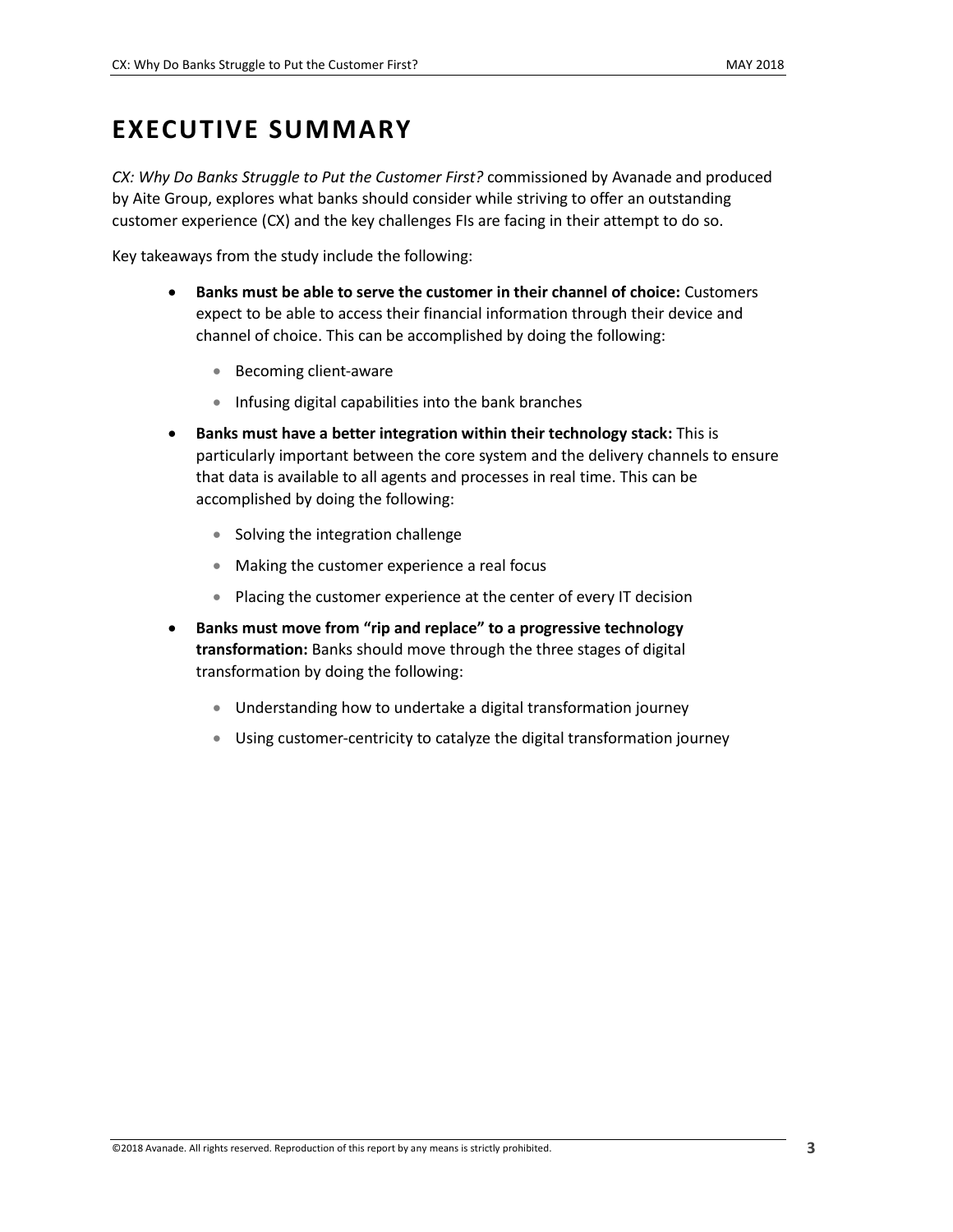## <span id="page-3-0"></span>**INTRODUCTION**

The average consumer uses digital channels for their day-to-day banking activities, the branch for face-to-face guidance and advice, and the call center for immediate help. And they often switch channels when interacting with their bank. Unfortunately, the current lack of integration between back-office processes and channels requires that customers often restart interactions from scratch when they switch from one channel to another. The absence of visibility across business units and channels creates a disjointed customer experience, and as a result banks miss opportunities to deepen their relationship with their customers, resolve issues quickly, and provide proactive guidance and advice.

The topic of customer experience is top-of-mind for most FIs but is often confined to the digital channels. And over the last few years, banks have touted their omnichannel strategies, yet few have moved from pipedream to reality. In order to improve the customer experience as well as retain and attract loyal customers, banks must shift their mindset. This white paper explores the key imperatives banks must adopt to truly move toward an omnichannel reality.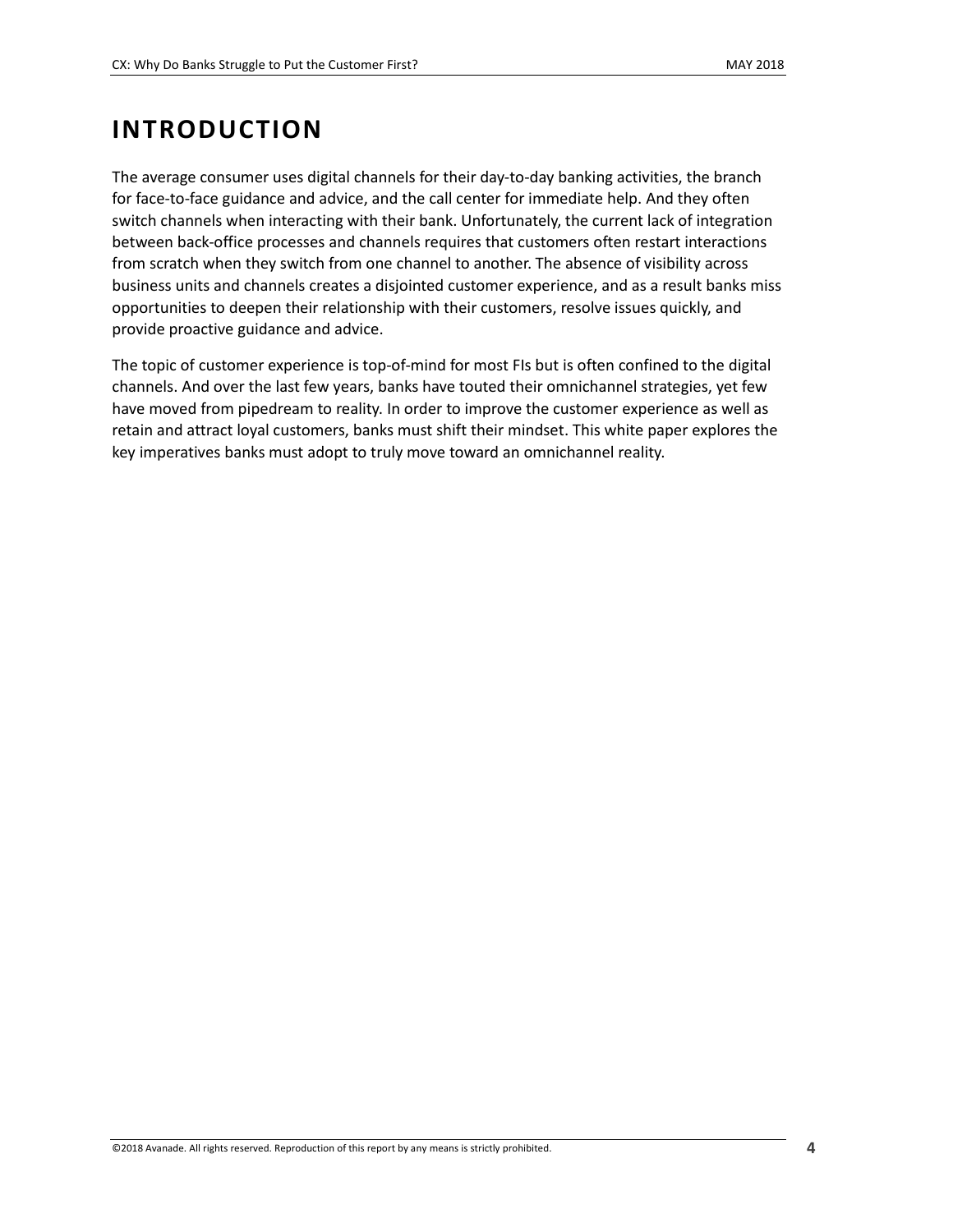## <span id="page-4-0"></span>**BANKS MUST BE ABLE TO SERVE CUSTOMERS IN THEIR CHANNEL OF CHOICE**

Bank customers expect to be able to access their financial information and the functionality they want through their device and channel of choice. Aite Group research shows that 36% of consumers switch channels while opening a checking account and that, once the banking relationship is established, 89% of 22-to-34-year-old U.S. consumers bank online or via their mobile device.<sup>1</sup> In this context, banks must become "client-aware" and infuse digital capabilities into their branch networks [\(Figure 1\)](#page-4-2).

<span id="page-4-2"></span>

*Source: Aite Group survey of 5,174 U.S. consumers, Q4 2017*

### <span id="page-4-1"></span>**B ECOME CLIENT-AWARE**

 $\overline{\phantom{a}}$ 

Banks can become client-aware by ensuring that the entire onboarding experience can be completed either in a single channel or across multiple channels without restarting the process. Banks are no longer competing just with one another; they are also competing with the new expectations set by Apple and Amazon, in which transactions can be completed elegantly and easily in digital channels. As part of this, it's important for banks to focus on data-integration initiatives that allow them to be client-aware and treat clients differently based on their prior experience with the bank (new-to-bank or existing customers) and their life stages.

Banks also must modify the process for existing customers and avoid recapturing/rekeying information the client already provided in another line of business. For example, customers of Bank of America, Citibank, and TD Bank can use the click-to-call functionality inside their mobile banking apps when they have questions.<sup>2</sup> While doing so, they don't have to reauthenticate

<sup>1.</sup> See Aite Group's report *[Rebuilding Personal Financial Management in 2018: What Banks Need to](https://www.aitegroup.com/report/rebuilding-personal-financial-management-2018-what-banks-need-know)  [Know](https://www.aitegroup.com/report/rebuilding-personal-financial-management-2018-what-banks-need-know)*, March 2018.

<sup>2.</sup> "Citi Launches New Mobile Capabilities for Android," Citibank, November 9, 2017, accessed April 10, 2018, http://www.citigroup.com/citi/news/2017/171109a.htm.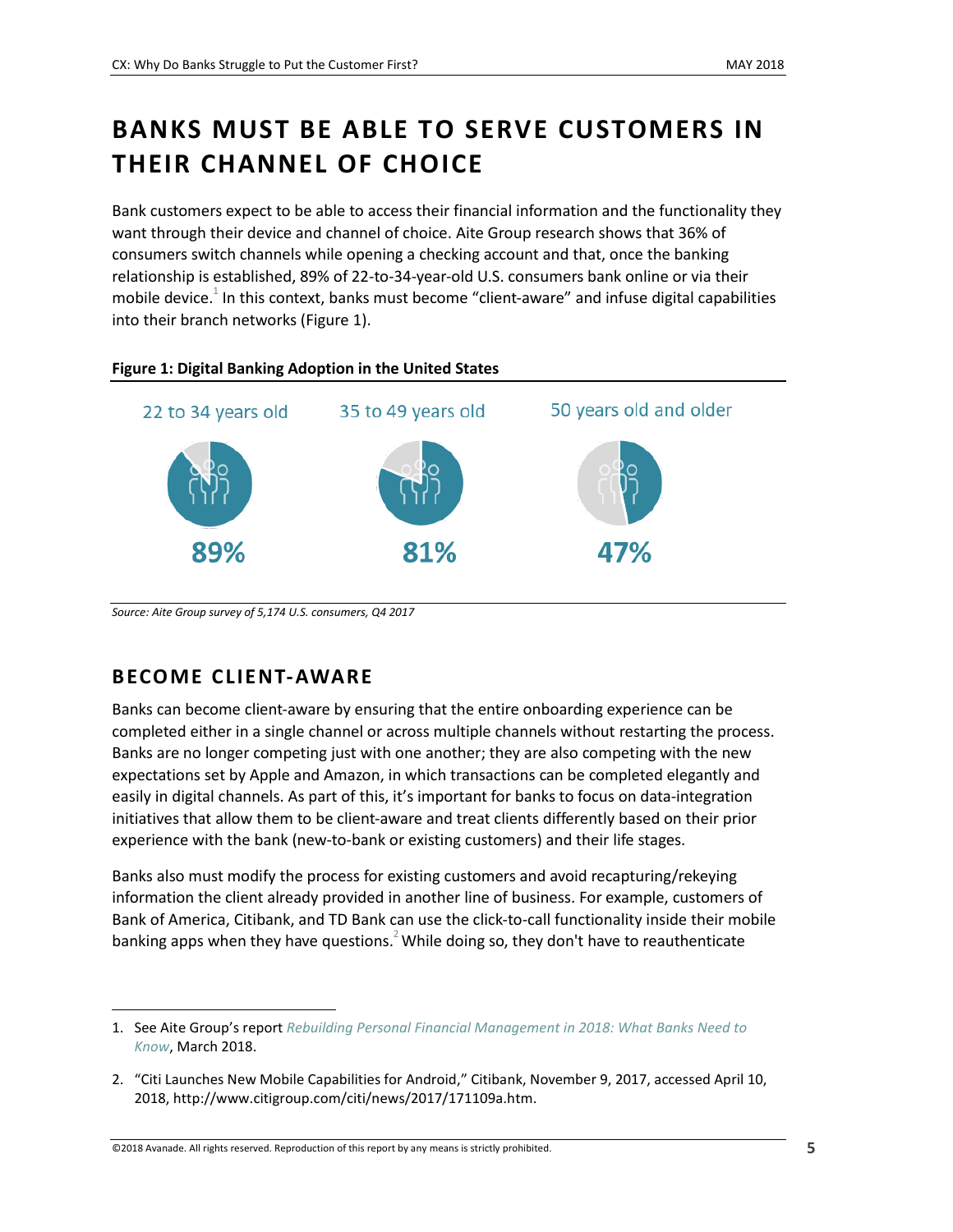themselves, because the credentials from the phone's app are transferred directly to the call assistant's desktop.<sup>3</sup>

### <span id="page-5-0"></span>**INF USE DIG ITAL CAPABILITIES INTO THE BRANCHES**

Consumers' channel preferences are clearly shifting from the branch and contact center to digital channels. As digital capabilities mature and branch traffic declines, many banks are rethinking their branch network. While many may focus on reducing costs, some FIs look to transform their branch network into centers for sales and guidance where personal relationships will be built and where consumers can complete cross-sell efforts that they started online or on a mobile device. This manifests itself in a number of areas.

### **TRANSFORMATION OF THE RETAIL BRANCH NETWORK AND BETTER B R A N C H-D I S T R I B U T I O N M A N A G E M E N T**

Banks are starting to transform the branch from a place for transactions to a place for relationship building. Many banks, regardless of size, have to understand not only where to locate new branches but also what kind of branches may resonate better than others. It is important to understand how to reach a particular customer segment and what value per square foot makes sense for a specific market. Two new types of branches make great examples:

- **Flagship branches:** Showcase, upscale branches located in highly visible locations are designed to create a more compelling and inviting in-branch experience. They are often packed with technology and new features designed to engage consumers and local businesses, as demonstrated by Capital One's and JPMorgan Chase Bank's new branches in large metropolitan markets.
- **Self-service branches**: Branches equipped with technology bars and with self-service terminals free up staff for value-added activities such as advice and guidance. Bank of America is accelerating its high-tech, high-touch approach. $^4$  This type of branch typically contains a wide range of self-service terminals such as ATMs, deposit terminals, transaction terminals, telephone points, interactive kiosks, foreign exchange terminals, coin-processing terminals, and video tellers.

#### **T E C H N O L O G Y T H A T E M P O W E R S B R A N C H P E R S O N N E L**

As banks begin to move the branch from a transactional to a relationship-building model, cultural changes and investments in training for retail branch personnel need to take place. As a result, the retail banking industry has recently seen the emergence of the universal banker.

<sup>3.</sup> "Sorting Out the Authentication Mess for Omnichannel Banking," American Banker, January 12, 2017, accessed April 10, 2018, https://www.americanbanker.com/news/sorting-out-the-authenticationmess-for-omnichannel-banking.

<sup>4.</sup> "Bank of America Accelerates High-Tech, High-Touch Approach," Bank of America, February 26, 2018, accessed April 10, 2018, http://newsroom.bankofamerica.com/press-releases/consumerbanking/bank-america-accelerates-high-tech-high-touch-approach.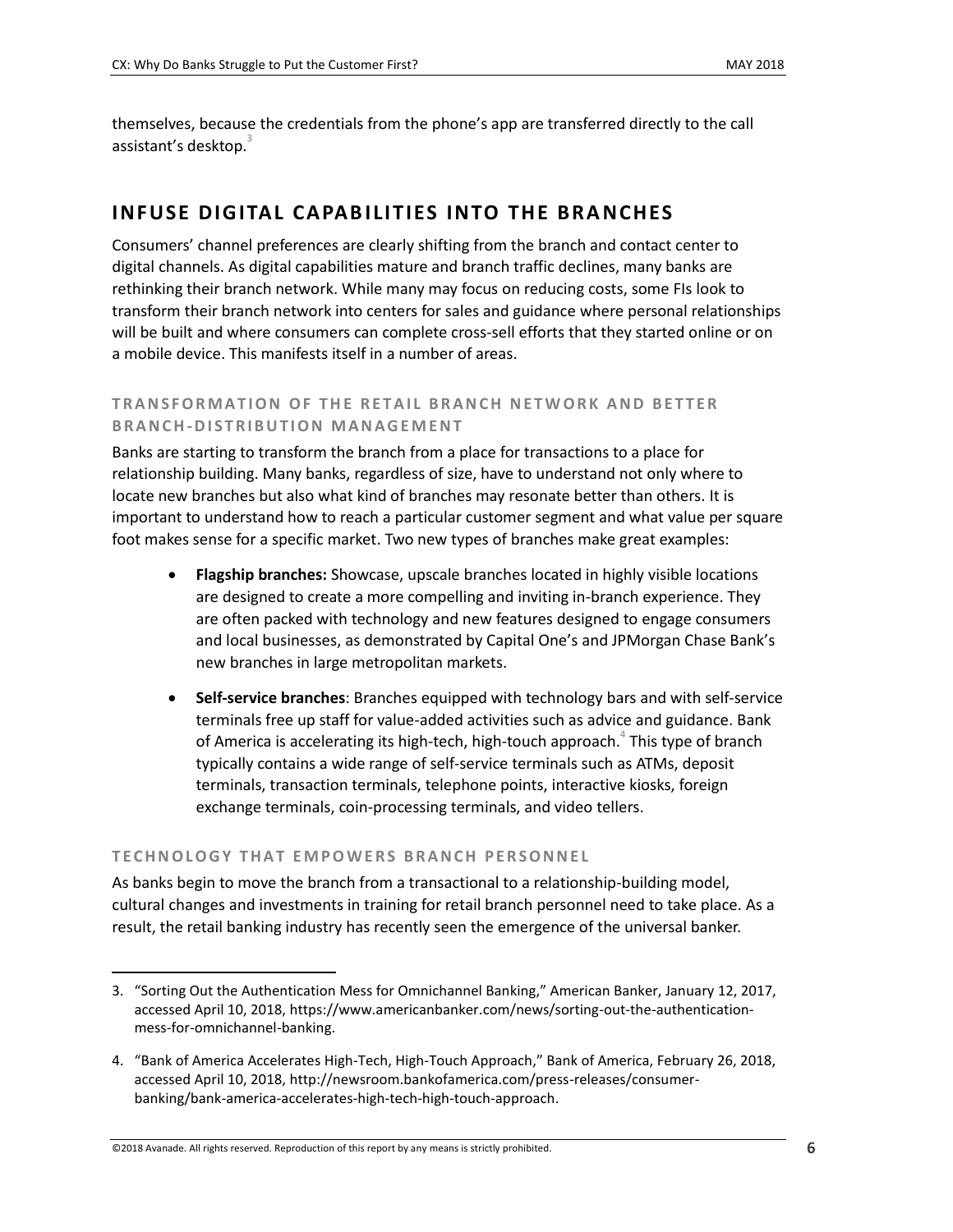Universal bankers, employees capable of performing both teller and customer service representative functions, have emerged in all large FIs. They are equipped with tablets and wireless devices and roam the branch with the core system in their hands, providing transparency over customer processes and facilitating the completion of workflows that have started in other channels.

#### **REAL-TIME TRANSACTIONS AND PROCESSES**

Consumers don't understand the need for offline manual review, nor do they care. Instant fulfillment is the new expectation, be it in real-time funds availability with bill pay or an instantly issued debit card when an account is opened online or in the branch. BBVA Compass has moved to real-time posting for all transactions—a hugely complex undertaking behind the scenes but one that pays dividends in terms of new possibilities for customer delivery and risk management.

### **A B E T T E R U N D E R S T A N DI N G O F C O N S U M E R S ' I N C R E A S I N G L Y C O M P L E X PATH TO PURCHASE**

Banks need to better understand which channels consumers use to explore, buy, and engage with brands as well as why they choose those channels for different product categories. Banks can tailor their services to capture more business in a number of ways:

- **Intelligent lead management:** If an existing U.S. Bank customer is exploring a new product on the U.S. Bank site and doesn't complete the enrollment process, a local branch representative will proactively contact that customer within the next couple days to see if he or she can help. By capturing contact information upfront in the application, banks can develop a lead management strategy to either send out emails or make an outbound call to assist a consumer with the application.
- **Save for later:** Since 93% of consumers start a credit card application and don't complete it, banks have a significant opportunity to keep consumers engaged in the process by allowing them to save their application and resume it later. Bank of America and Wells Fargo have a save-for-later capability. This allows them to encourage consumers to come back and apply at a later date, usually through an email campaign, but even an outbound calling program could be effective.
- **Mobile optimization:** Fifteen percent of consumers who abandoned an application state they did so because it took too long to complete.<sup>5</sup> Banks need to make sure they are making it easy for consumers to apply through a mobile device. That means the native features should be used to make entering data into an application as easy as possible.

<sup>5.</sup> Jeffrey Pilcher, "What The Heck Is Wrong With Online Account Opening," The Financial Brand, April 2016, accessed April 9, 2018, https://thefinancialbrand.com/58469/online-banking-account-openingabandonment.

<sup>©2018</sup> Avanade. All rights reserved. Reproduction of this report by any means is strictly prohibited. **7**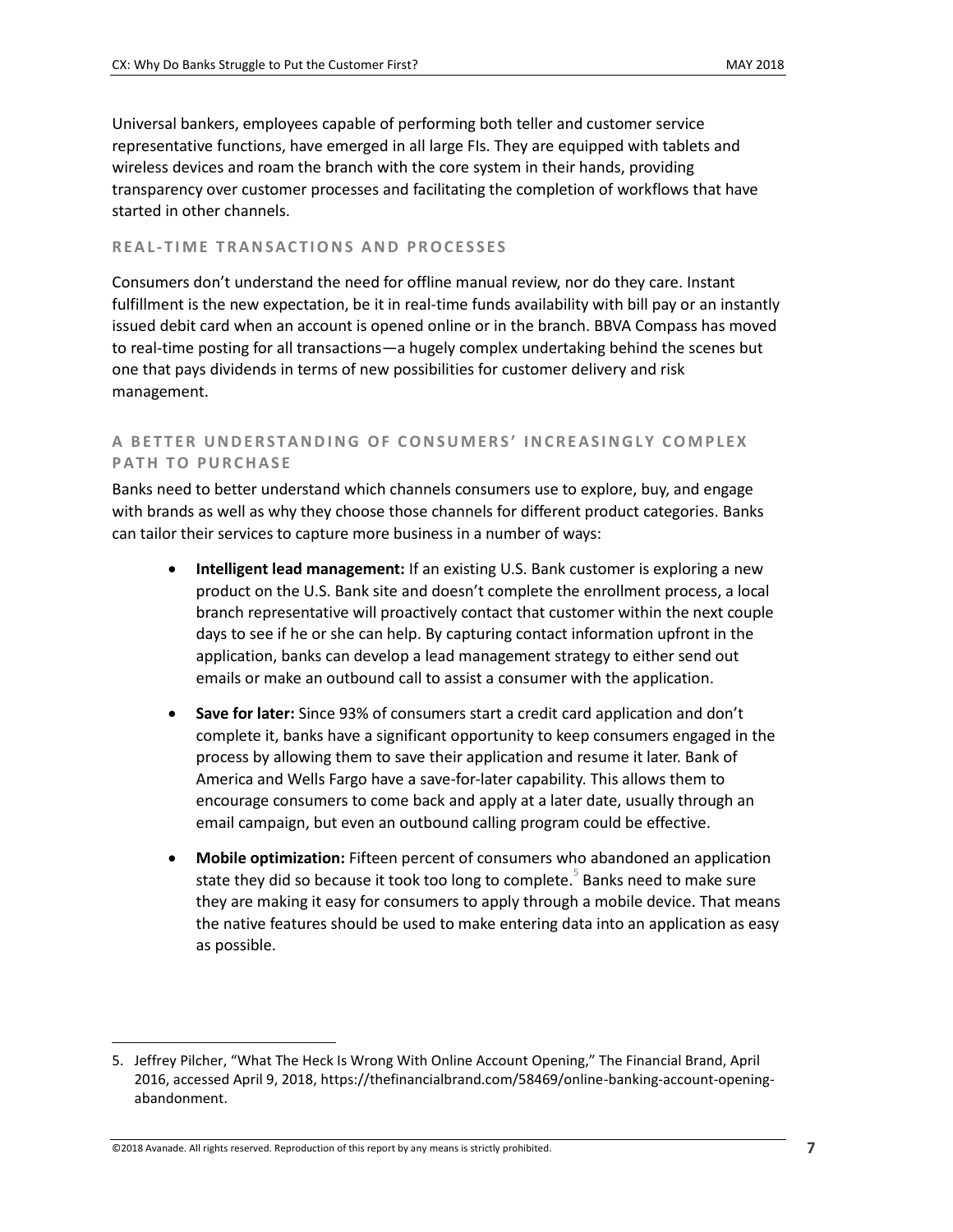#### **OMNICHANNEL WORKFLOW TOOLS**

Omnichannel banking provides a rich set of products and services to customers in a seamless and always-available fashion across all channels. "Seamless" here indicates that customers have a consistent experience across delivery channels, can see the full view of their banking relationship across all channels, can shift between channels at will (mobile to online or online to branch), and can pick up an interaction where they left off (they may start a transaction online or on their mobile device and finish it at a branch or by calling the call center). For example, Bank of America's customers can start an ATM withdrawal from the mobile banking app by logging in and selecting a cash amount. When they arrive at the ATM, they can use either their smartphone or debit card to complete the transaction. Another omnichannel banking example includes the ability to lock or unlock a debit card from the mobile banking app for additional security and peace of mind.

Strong analytics and a 360-degree view of the customer rather than a siloed transaction-based view are the foundation. Digital banking executives must work with their operations and chief information officer counterparts to put enterprise knowledge into frontline staff's hands, and they must develop solutions that can integrate with existing back-office systems, adapt to rapid change, and meet the expectations of a new breed of connected consumers.

Through the use of an omnichannel workflow tool, banks need to proactively reach out to consumers wherever they may be and educate them through alternative media, including social media. For example, Capital One actively promotes access to a community on its website, and consumers can connect with the community to obtain advice and share experiences for a variety of financial topics, including credit card application. According to Comscore, after watching a video, 64% of consumers are more likely to buy a product online. Capital One uses video as a way to educate consumers on how its secure product works and how it helps rebuild credit.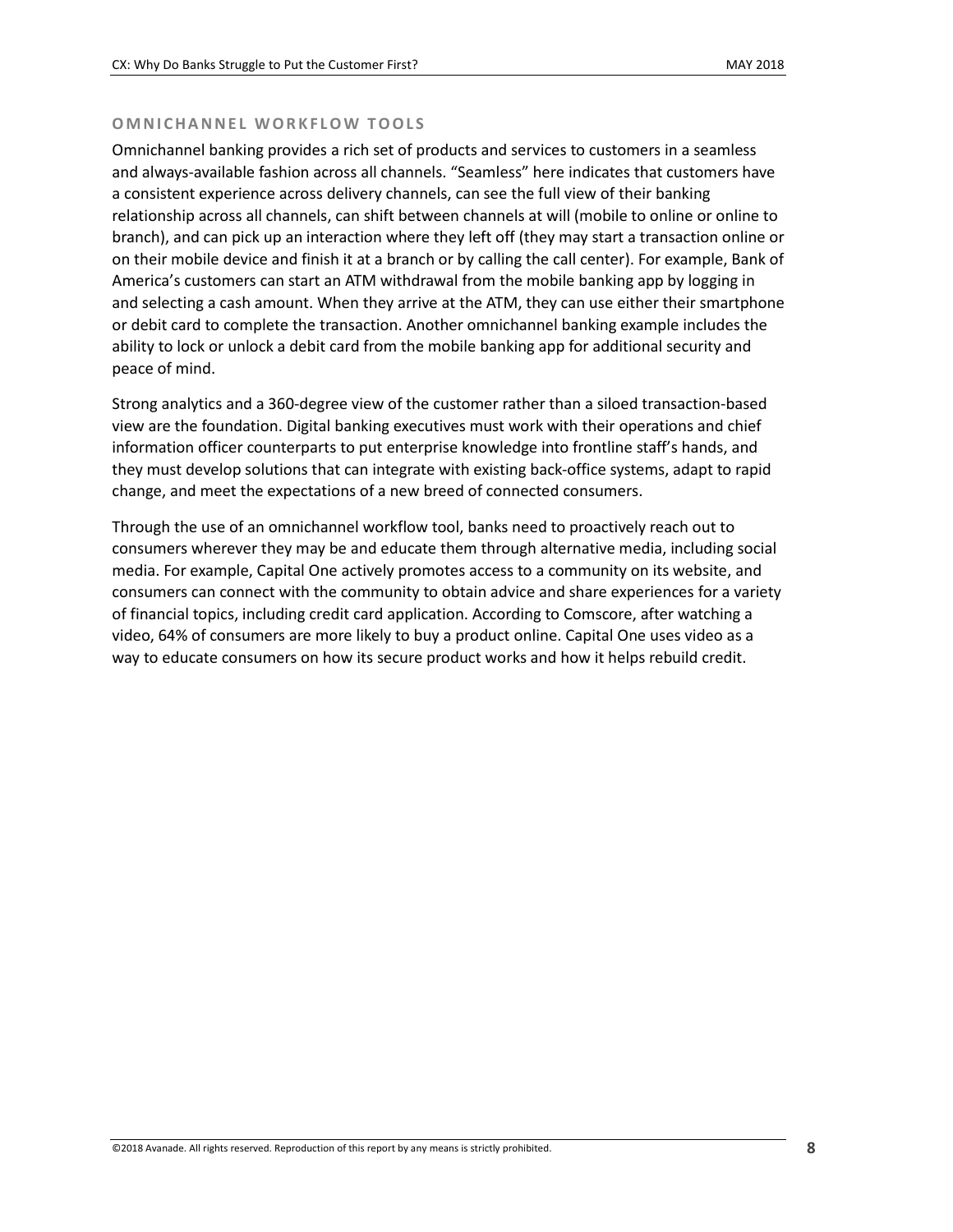## <span id="page-8-0"></span>**BANKS MUST HAVE BETTER INTEGRATION WITHIN THE TECHNOLOGY STACK**

Banks must have better integration within their technology stacks. This is particularly important between the core system and the delivery channels to ensure that data is available to all agents and processes in real-time. Banking executives mention systems integration as their primary challenge to achieving their user-experience goals more than they mention any other challenge (74%; Figure 2). In this context, banks need to implement a clear application program interface (API) strategy with effective data exchange across channels and the ability to reuse standards across many areas (security, entitlement, servicing/monitoring), and ultimately allow third parties to connect with the bank, as required by the accelerating movement toward open banking.



#### <span id="page-8-2"></span>**Figure 2: Primary Obstacles to Overcome in Customer Experience Transformation**

*Source: Aite Group survey of 34 large and midsize banks around the globe, June to July 2017*

### <span id="page-8-1"></span>**SOLVING THE INTEGRATION CHALLENGE**

Over the years, banks have built big technology stacks that are monolithic and difficult to change. Legacy systems form an integral part of their value chain, and while some systems are being replaced, a complete overhaul of this value chain is unrealistic. The older, less flexible platforms upon which those legacy systems were built make integration and data accessibility difficult. This prevents banks from having a single source for client data and results in data consistency challenges and the need to ask customers for the same information multiple times which is frustrating for customers. Additionally, some systems are real-time while others are batch, further complicating bank goals to create a real-time environment.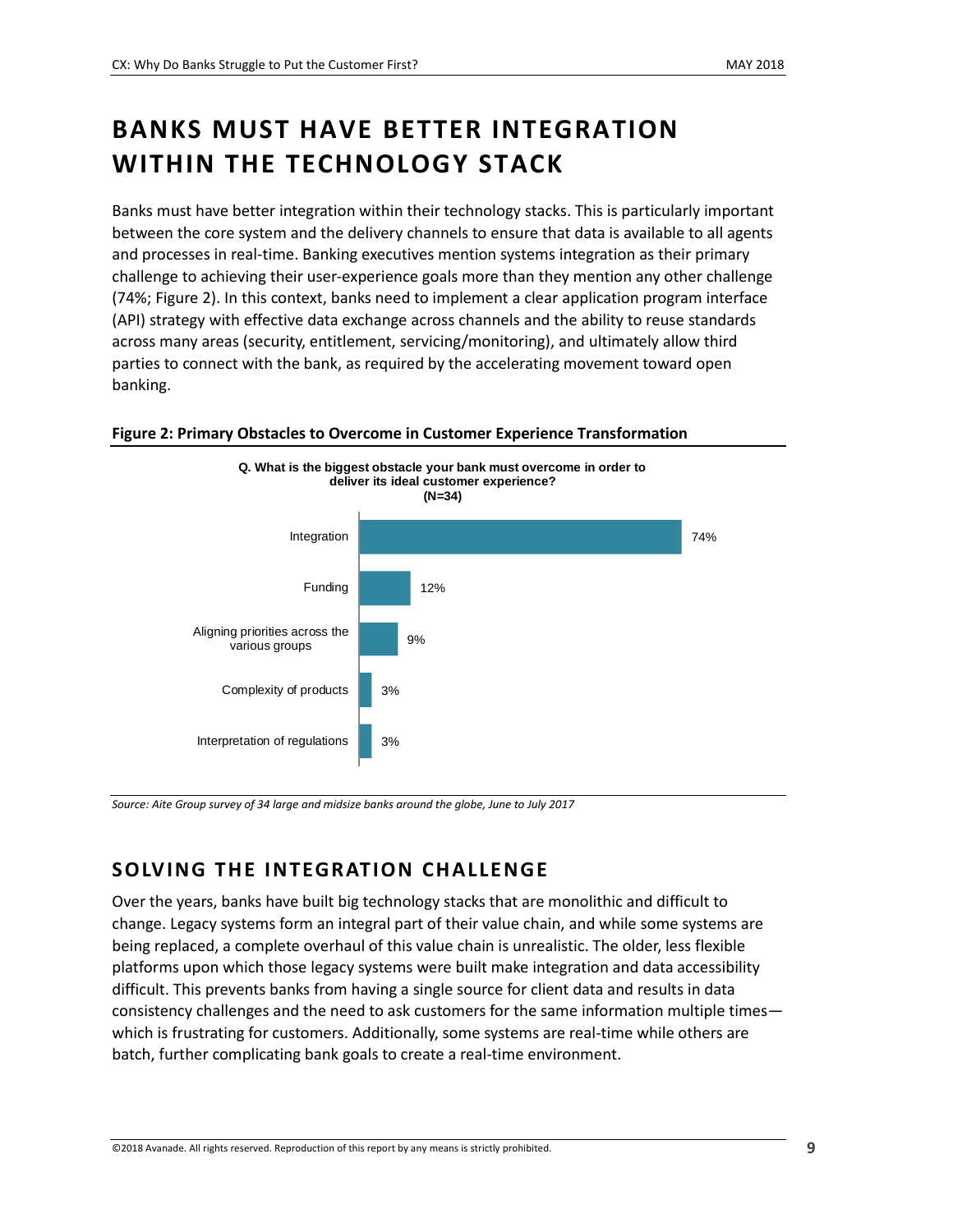Integration challenges are especially great for the majority of banks that buy most of their technology from multiple best-of-breed technology providers. Their efforts to offer best-in-class capabilities to customers have worked against them when it comes to customer experience. In an ideal world, a bank would be able to select a single vendor and require all other vendor partners to easily plug into its back-end systems. To a certain extent, the revised Payment Services Directive (PSD2) in Europe is contributing to the acceleration of this trend and pushing banks to adopt open APIs. Banks have to allow third-party payment service providers free access to payment accounts for payment-initiation and account-information services.

Regional and some super-regional banks are typically among the banks hardest hit by integration challenges. While the largest multinational banks are not immune to it, they are more likely to have many homegrown solutions and the resources to invest to make their processes more seamless and their portal experiences more user-friendly. On the other side of the spectrum, smaller banks are also less challenged in this area, as they typically use fewer vendors and largely depend primarily on their core banking vendor to meet most of their technology needs. Such practices make them likely to have a more consistent experience across products. Banks need to realign their technology in order to achieve their user-experience goals.

### <span id="page-9-0"></span>**CUSTOMER EXPERIENCE: MAKING IT A FOCUS**

When Aite Group asked consumers about their key priorities for their FI's mobile banking service, the responses show that, across all generations, ease of use is a more important consideration than robust functionality: Nearly three-quarters of millennials (born between 1981 and 2000) say ease of use is very important, while 75% of Gen Xers (born between 1965 and 1980), 78% of baby boomers (born between 1946 and 1964), and 84% of seniors (born before 1946) believe it to be very important. In contrast, 64% of millennials say robust functionality is very important, while 61% of Gen Xers, 64% of baby boomers, and 42% of seniors believe it to be very important [\(Figure 3\)](#page-10-0).

<sup>6.</sup> See Aite Group's report *[PSD2 Regulatory Technical Standards: Content and Market Impact](https://www.aitegroup.com/report/psd2-regulatory-technical-standards-content-and-market-impact)*, April 2017.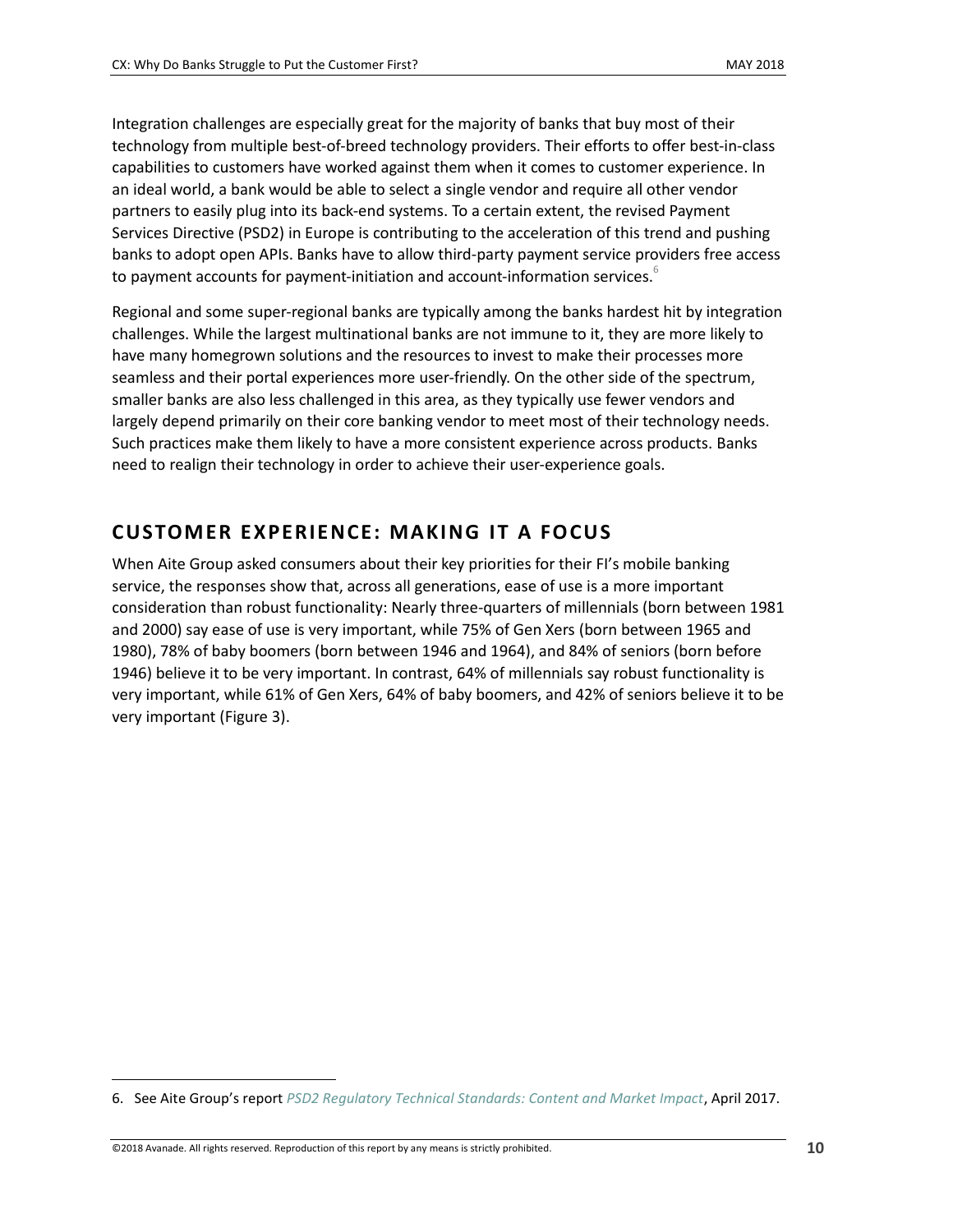

#### <span id="page-10-0"></span>**Figure 3: Consumers' Priorities for Mobile Banking Capabilities**

*Source: Aite Group survey of 1,095 U.S. consumers, January 2017*

 $\overline{\phantom{a}}$ 

#### **CASE IN POINT: THE RISE OF CHALLENGER BANKS**

Customer experience is becoming a high priority for most banks. The main focus is driven largely by need—the need to meet new customer expectations and the need to compete against innovative fintech companies that are raising the bar in customer experience. Table A compares the customer review scores of nine of the largest U.K. banks with those of the fintech/challenger banks.<sup>7</sup> None of the traditional banks' scores exceed a four. For the challenger banks, the picture is entirely different: The review scores for the neobanks are very good to excellent. Monese tops the list with a nearly perfect review score. Another interesting data point is the much higher review engagement by challenger bank customers. None of the traditional banks has more than 1,000 reviewers, while three of the challenger banks have over 2,000 reviewers.

<sup>7.</sup> The TrustScore is an instant measure of customer satisfaction based on the service reviews collected on Trustpilot. The formula used to calculate the TrustScore takes many factors into account, such as the number of reviews, the age of the reviews, and the star rating of each review. It's more than just an average of all reviews combined. The TrustScore is designed to give consumers a quick summary of the review ratings each company has received, with an emphasis on newer reviews over older reviews. The TrustScore is recalculated each time a new review is provided on Trustpilot's website, https://www.trustpilot.com.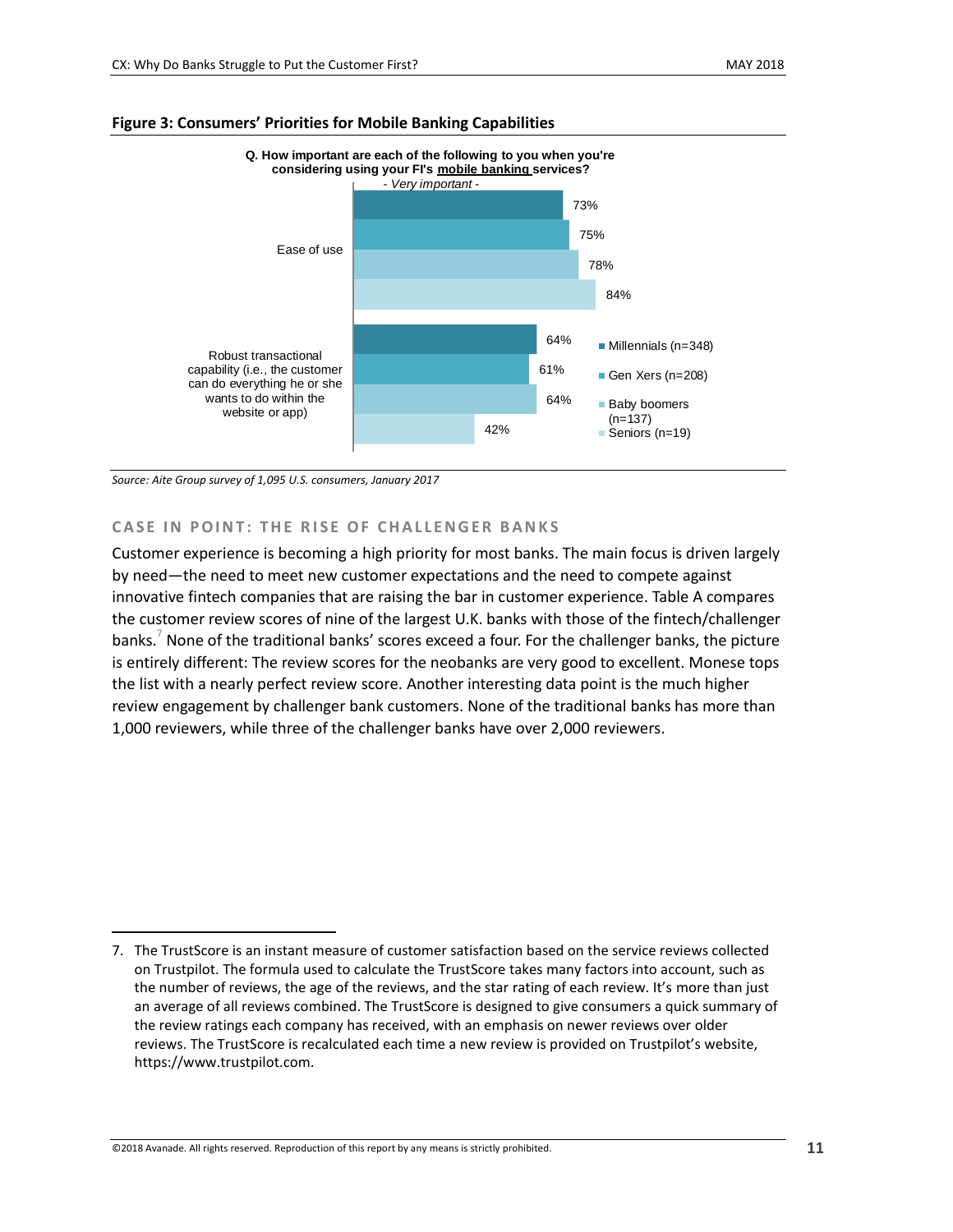|                          | <b>Bank</b>          | <b>Review score</b> | <b>Number of reviews</b> |
|--------------------------|----------------------|---------------------|--------------------------|
| <b>Traditional banks</b> | Bank of Ireland      | 2.3                 | 25                       |
|                          | <b>Barclays</b>      | 1.2                 | 873                      |
|                          | <b>HSBC</b>          | 1.9                 | 69                       |
|                          | Lloyds               | 2.2                 | 186                      |
|                          | Nationwide           | 2.1                 | 637                      |
|                          | <b>RBS</b>           | 0.9                 | 133                      |
|                          | Santander            | 1.2                 | 975                      |
|                          | <b>First Direct</b>  | 4.0                 | 550                      |
| <b>Neobanks</b>          | Atom Bank            | 9.0                 | 901                      |
|                          | Monese               | 9.1                 | 2,249                    |
|                          | Monzo Bank Ltd.      | 7.0                 | 119                      |
|                          | Pockit               | 8.2                 | 3,224                    |
|                          | Revolut              | 7.9                 | 3,276                    |
|                          | <b>Starling Bank</b> | 7.4                 | 78                       |

#### <span id="page-11-0"></span>**Table A: User Reviews of U.K. Banks**

*Source: Trustpilot, February 28, 2018*

 $\overline{\phantom{a}}$ 

Most banks are still in the early stages of their user-experience initiatives but have a good vision of where they want to be [\(Figure 4\)](#page-12-1). Several banks have begun hiring individuals from outside of the financial-services industry to assist with this changing environment. In 2017, for example, Toronto-based TD Bank announced plans to hire 1,000 technologists before the end of the year, with plans to recruit 65% from places other than a bank. $^8$ 

<sup>8.</sup> "TD Bank's Tech Strategy for Becoming a Bank of the Future" American Banker, July 27, 2017, accessed April 10, 2018, https://www.americanbanker.com/news/td-banks-tech-strategy-forbecoming-a-bank-of-the-future.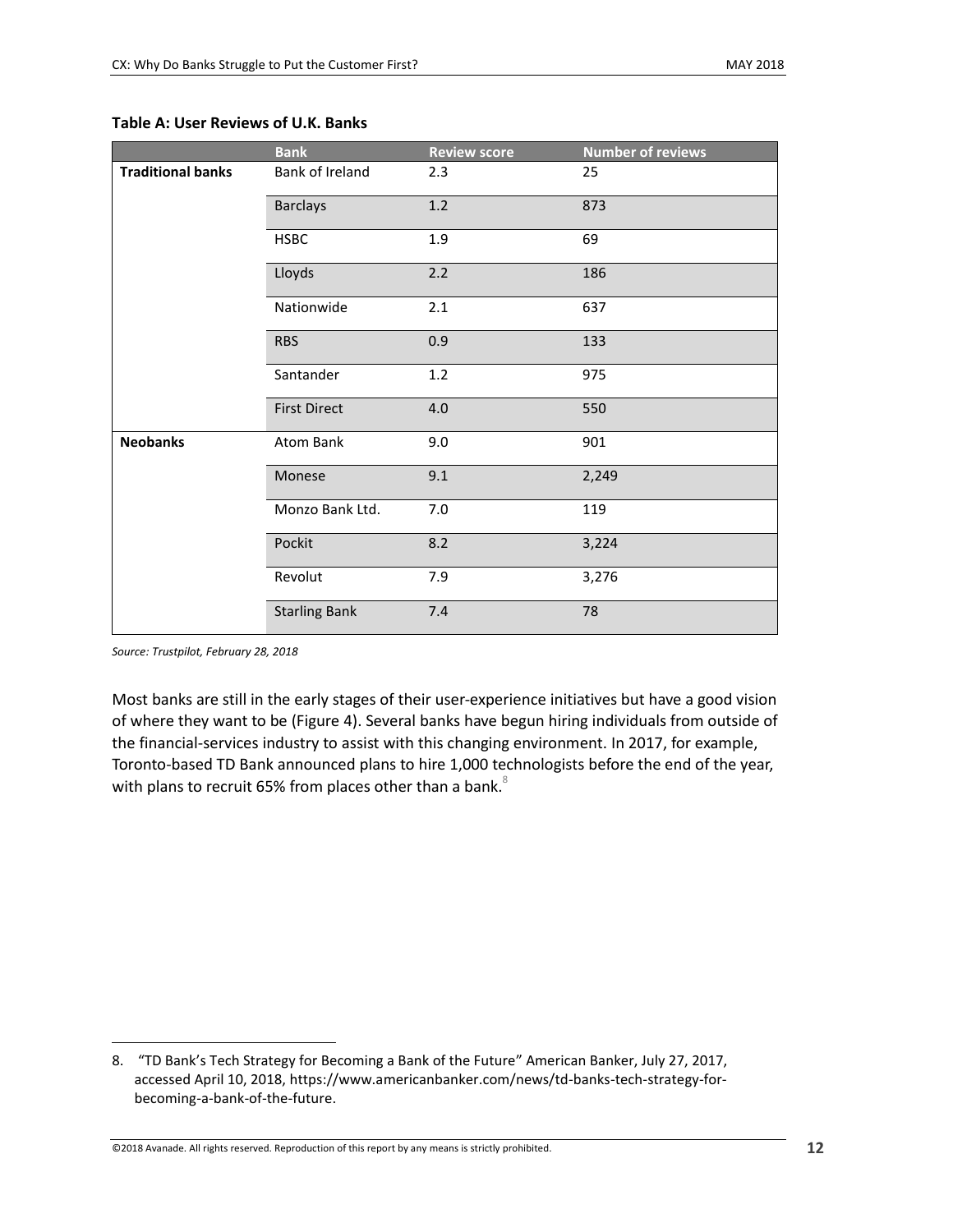#### <span id="page-12-1"></span>**Figure 4: Stages of the Customer Experience**



*Source: Aite Group estimates based on an Aite Group survey of 34 large and midsize banks around the globe, June to July 2017*

### <span id="page-12-0"></span>**CUSTOMER EXPERIENCE AT THE CENTER OF EVERY IT D ECISION**

Demands and expectations around user experience in banking are rising. Other industries, such as the retail sector, have already affected customer expectations and set new standards in the area of customer experience. FIs have no choice but to place the customer and the experience at the heart of every IT decision. The challenge for incumbent banks is that IT budgets are increasingly locked down by compliance and legacy maintenance projects, thus reducing banks' capacity to innovate. $^\circ$  Indeed, many banks are more challenged today by budget constraints that prevent them from investing in innovative products and services. This forces them to prioritize their initiatives. As such, a handful of technology categories are receiving the greatest level of attention and investments at banks today. These include regulatory compliance, fraud prevention, analytics, and digital channels/transformation.

<sup>9.</sup> See Aite Group's report *[Consumer Alternative Lending: Who, What, Where, and Why It Matters](https://aitegroup.com/report/consumer-alternative-lending-who-what-where-and-why-it-matters)*, February 2016.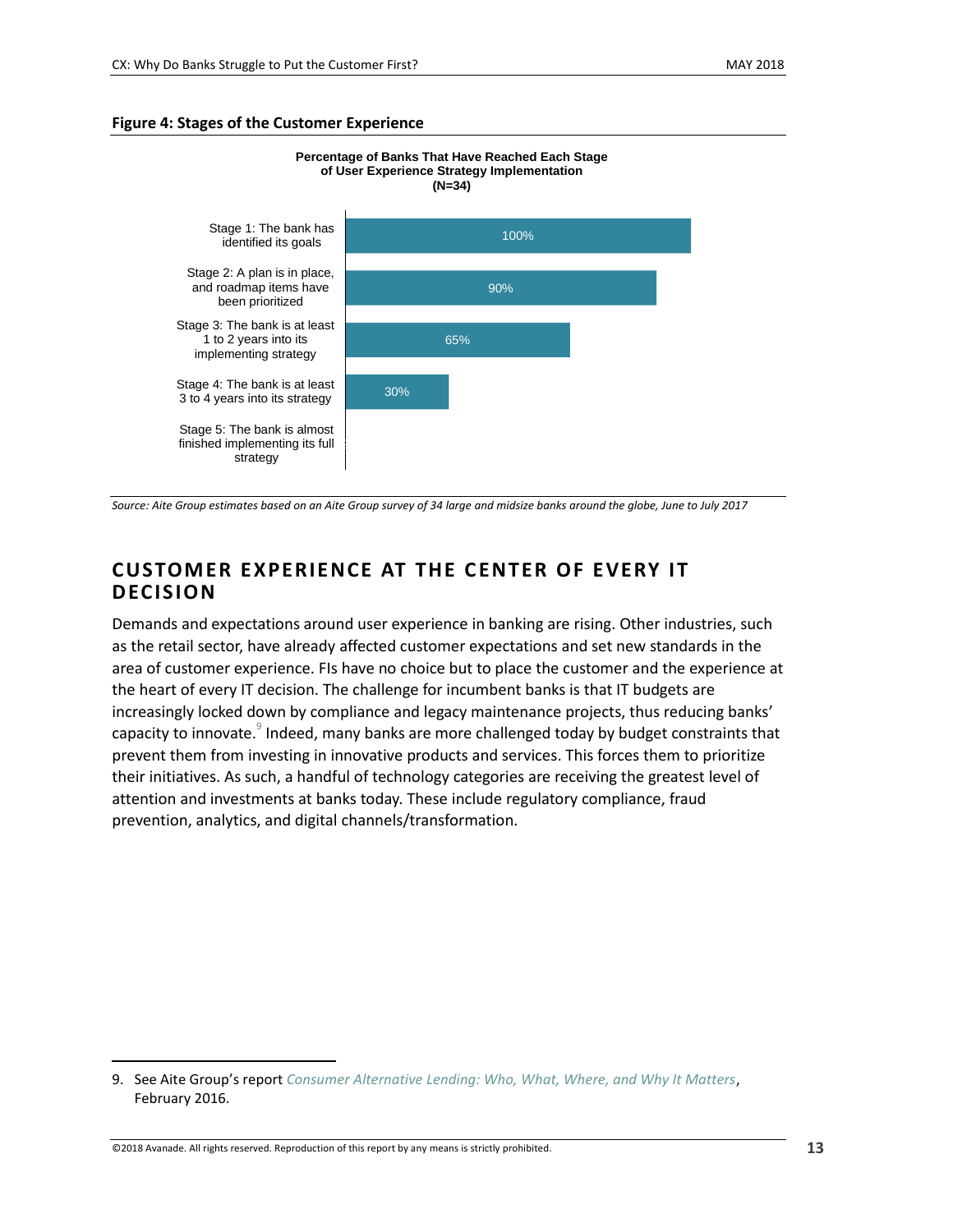## <span id="page-13-0"></span>**BANKS MUST MOVE FROM RIP AND REPLACE TO PROGRESSIVE TRANSFORMATION**

Full rip-and-replace deployments are risky for most banks, especially the largest ones, and have prevented many banks from moving forward with any digital transformation. A few institutions have taken huge bets to reinvent themselves as digital businesses. DBS and BBVA lead the pack, but it has taken them nearly 10 years to change the culture. DBS' digital customers account for two-thirds of the bank's gross profit with a cost-income ratio of 34% (a typical bank would be happy with 50%). $^{10}$  BBVA ranks number one in customer satisfaction in eight countries. $^{11}$ 

Aite Group recommends that most banks move from rip and replace to a progressive technology transformation through three stages. A progressive transformation enables banks to take a less risky approach to technology replacement by first addressing those areas of the bank that boast the greatest levels of urgency.

### <span id="page-13-1"></span>**THE BANK D IGITAL TRANSFORMATION JOURNEY**

IT transformation is not a new trend but rather one that has been growing in prevalence over the last few years as more modern, flexible technology solutions have been introduced to the market. Phased approaches enable institutions to adopt a less risky technology transformation by first replacing the bank's most urgent areas. Most FIs, especially the largest banks, are taking a progressive approach in their rollout of new technology solutions. In a phased approach, some choose a specific geographic area, while others base their phases on vertical domains or departments. Aite Group defines the three stages of digital transformation in [Table B.](#page-14-1)

<sup>10.</sup> "How Digitisation Is Paying for DBS," The Economist, March 8, 2018, accessed April 9, 2018, https://www.economist.com/news/finance-and-economics/21738372-singapores-and-south-eastasias-biggest-bank-digital-leader-among.

<sup>11.</sup> "Fourth Quarter 2017 Corporate Presentation," BBVA, February 2018, accessed April 9, 2018, https://www.bbva.com/wp-content/uploads/2018/02/4Q17-Corporate-Presentation-2.pdf.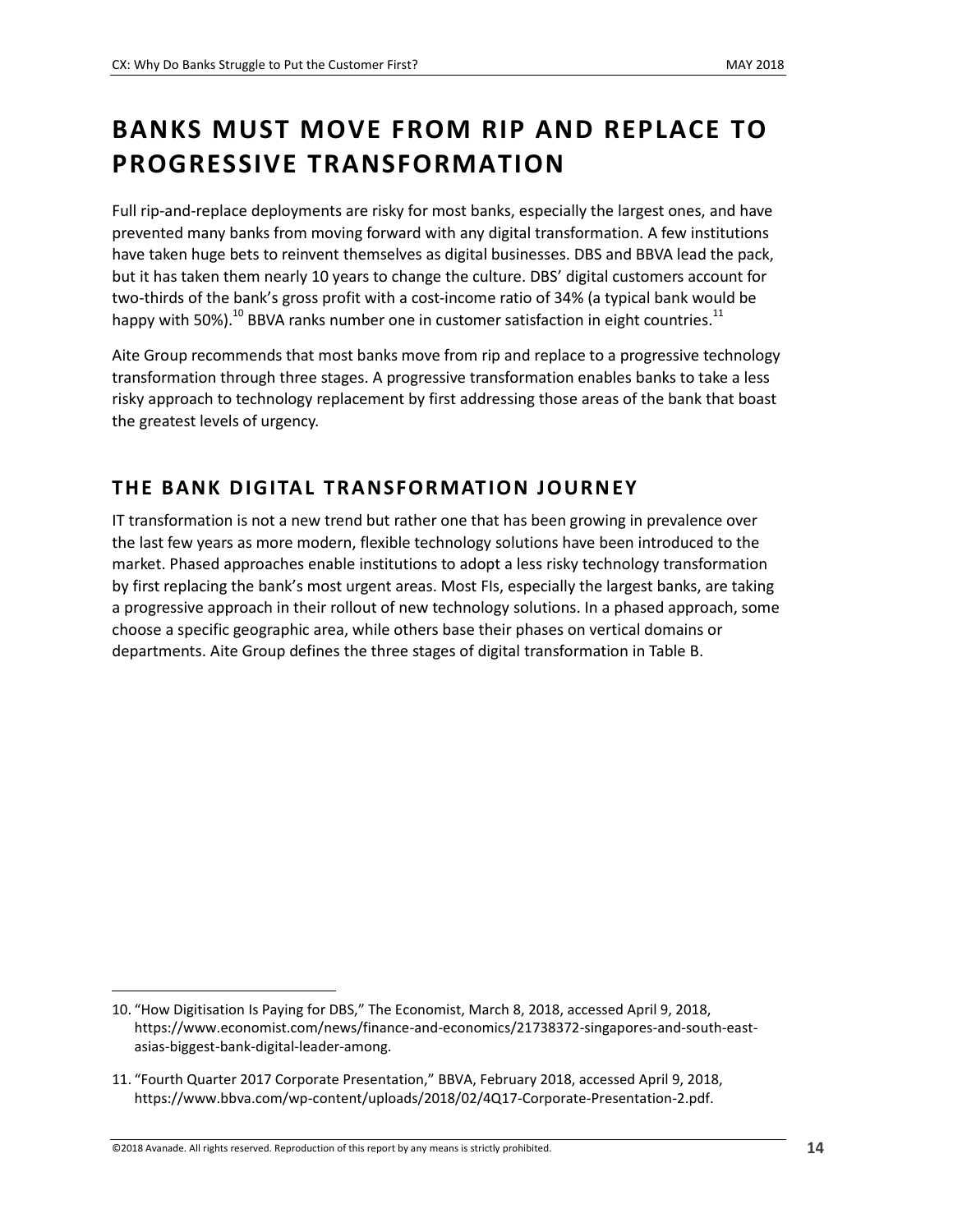| <b>Stage</b> |                                                                                        | <b>Definition</b>                                                                                                                                                                                                                                                                                                                                                                                                                                       |
|--------------|----------------------------------------------------------------------------------------|---------------------------------------------------------------------------------------------------------------------------------------------------------------------------------------------------------------------------------------------------------------------------------------------------------------------------------------------------------------------------------------------------------------------------------------------------------|
| 1.           | Today's reality: Different channels act<br>independently in silos.                     | Many banks today have different customer<br>experiences and products depending on the<br>channel and the business unit, whereby the<br>knowledge and operations exist in functional silos<br>contributing to brand dilution. Furthermore, most<br>bank architectures consist of a mix of architecture<br>types (on-premises or Software as a Service), in-<br>house-oriented services, and legacy technologies<br>that further contribute to the silos. |
| 2.           | The short-term goal: Some cross-channel<br>capabilities act as part of the same brand. | The interim step is to develop some channel-<br>agnostic services, leading to product synergies.<br>Many large banks overcome the challenges of<br>legacy systems and different architectures by<br>exporting information from them into a cloud<br>platform, and from there serving information to<br>their customers. This enables greater data<br>consistency and a better experience.                                                               |
| З.           | The aspiration: A unified and seamless<br>experience constitutes the brand.            | Bank customers experience the brand, not the<br>channel, with one organization servicing all<br>channels. There is a single view of the customer<br>across all channels and better use of analytics and<br>channel preferences.                                                                                                                                                                                                                         |

<span id="page-14-1"></span>

|  |  |  | Table B: The Three Stages of Digital Transformation |
|--|--|--|-----------------------------------------------------|
|--|--|--|-----------------------------------------------------|

*Source: Aite Group*

### <span id="page-14-0"></span>**CUSTOMER-CENTRICITY IS THE CATALYST**

While transforming the bank to deliver the type of experience customers expect can be a lengthy and costly endeavor, successfully doing so promises to be a win-win scenario for both banks and their customers. Customer-centricity is the catalyst of the digital transformation journey. In the long term, this transformation will create opportunities for banks to better serve and deepen relationships with customers while also operating more efficiently and effectively [\(Figure 5\)](#page-15-0).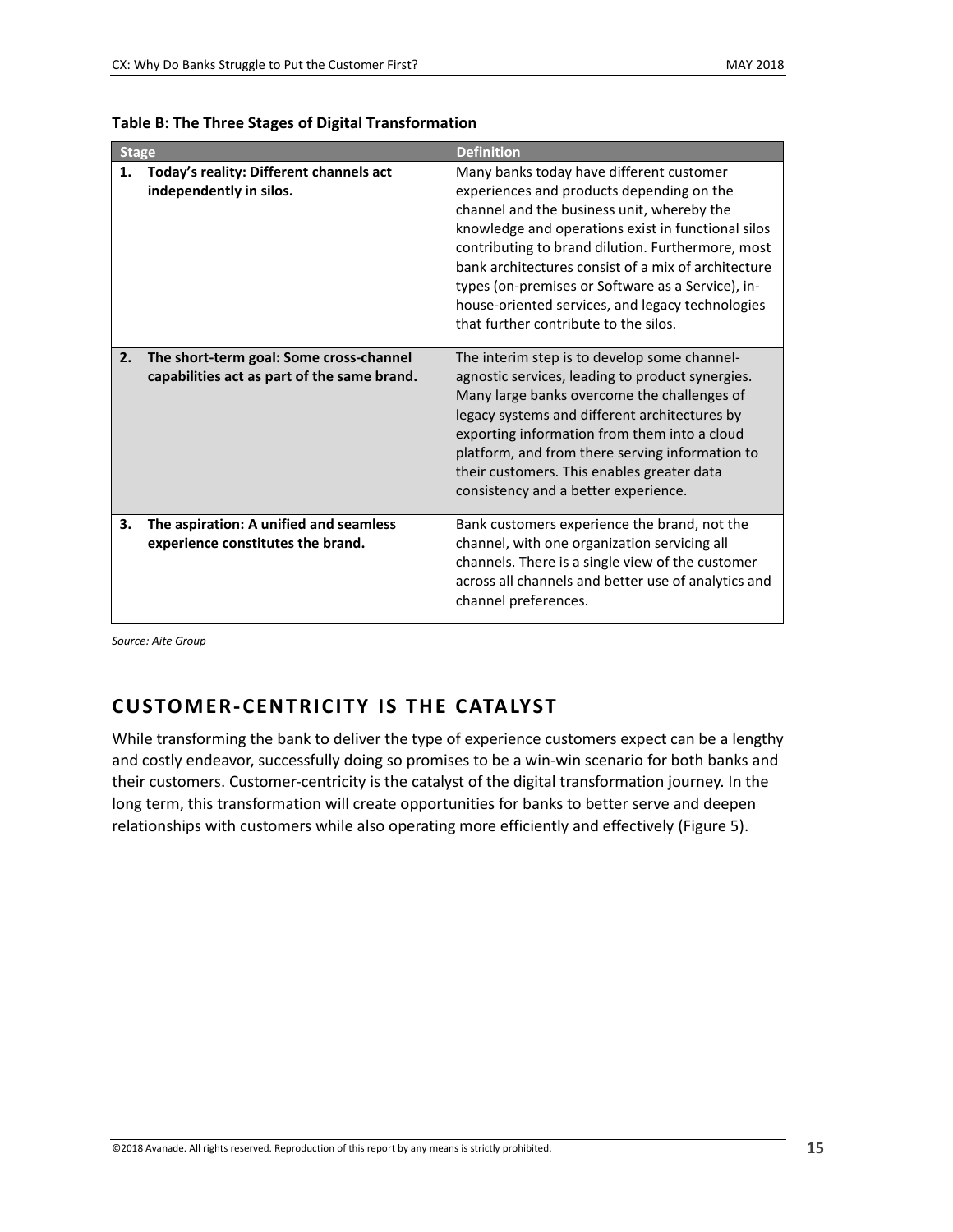#### <span id="page-15-0"></span>**Figure 5: Customer-Centricity as the Catalyst to the Digital Transformation Journey**



New operating model and banking paradigm

*Source: Aite Group*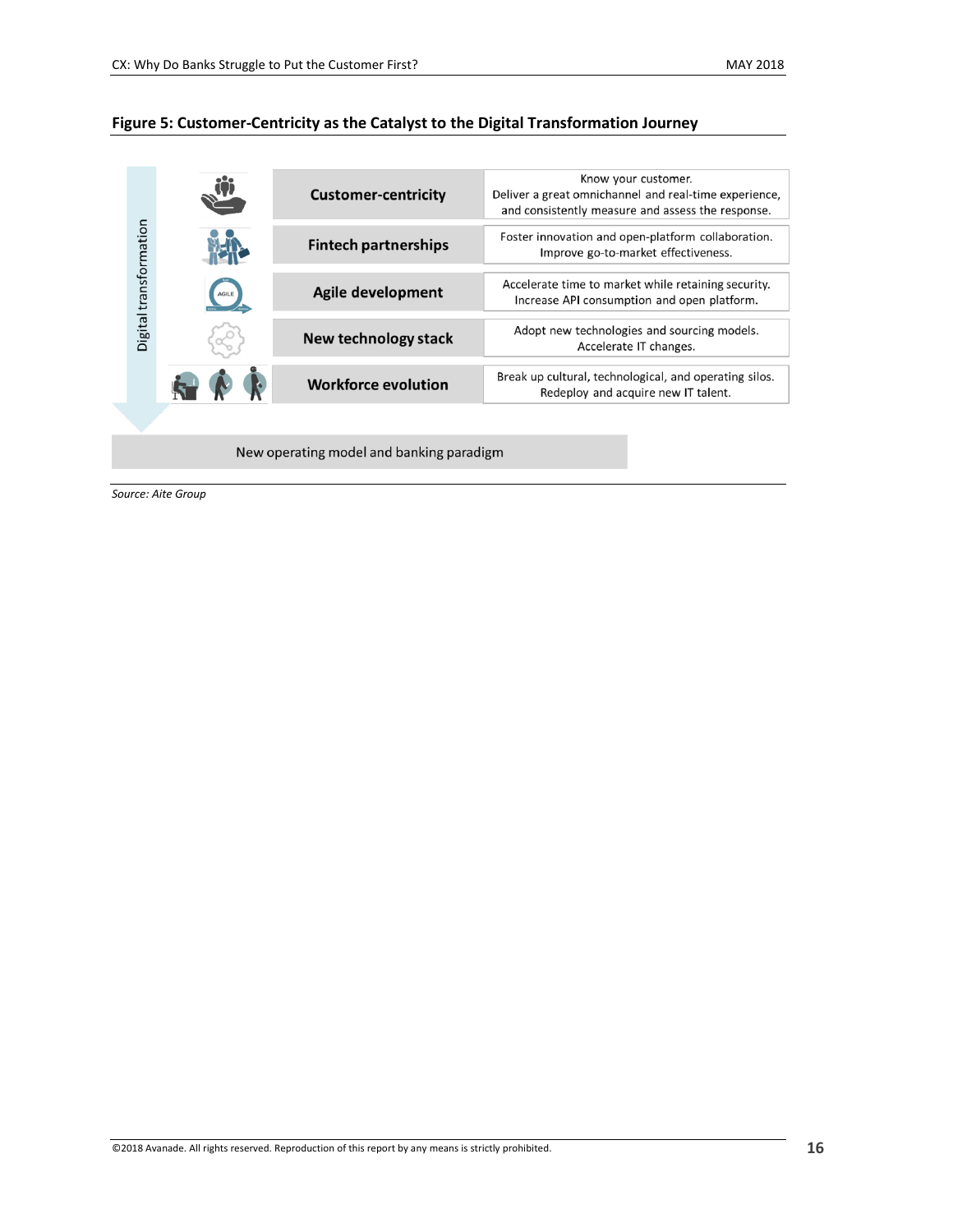## <span id="page-16-0"></span>**NEXT STEPS**

While many banks may not be willing or able to follow the likes of DBS or BBVA on their digital transformation journey, incremental steps can be taken. Interestingly, many of these initiatives can be achieved regardless of geography and, in many cases, even size. The best way forward will be growth rooted in a strong customer experience—providing customers with the ability to perform any banking tasks in their channels of choice and adapting to their individual preferences. Here are a few recommendations for banking executives as they plot their course:

- **Bank customers have new expectations around the ways in which their banks should be interacting with them and sharing data.** Banks must evolve their strategies and offerings to better align with those expectations:
	- Provide a retail-like experience that is better aligned with the consumer experience.
	- Ensure that product offerings foster ease of doing business and frictionless interactions while having the right products available to meet customer needs.
- **As more customers gravitate toward digital channels, banks must ensure the right balance between self-service and the human touch**. Leveraging partners, more secure messaging, online education, and chat capabilities will prove critical in helping banks continue to effectively serve customers and manage scale:
	- Develop more automated workflows, easier document exchange, and the ability to electronically store documents in an online folder.
	- Ensure ease of navigation and solutions' intuitiveness, consolidated views and data, and the ability to serve customers through their channels of choice (with the flexibility to switch at any time).
- **Customer engagement tools should aim to create a more consistent user experience and advanced functionality across channels**. Such capabilities will likely result in increased customer satisfaction:
	- Focus on simplicity, faster access to information, and more efficient onboarding.
	- Implement a centralized, common data store to expose data across all delivery channels in a similar fashion.
- **Banks should consider shifting from legacy technology to modernized IT** to better respond to digital business demands**.** This ensures customer needs are better met and technologies are best aligned with customer operations and workflows.